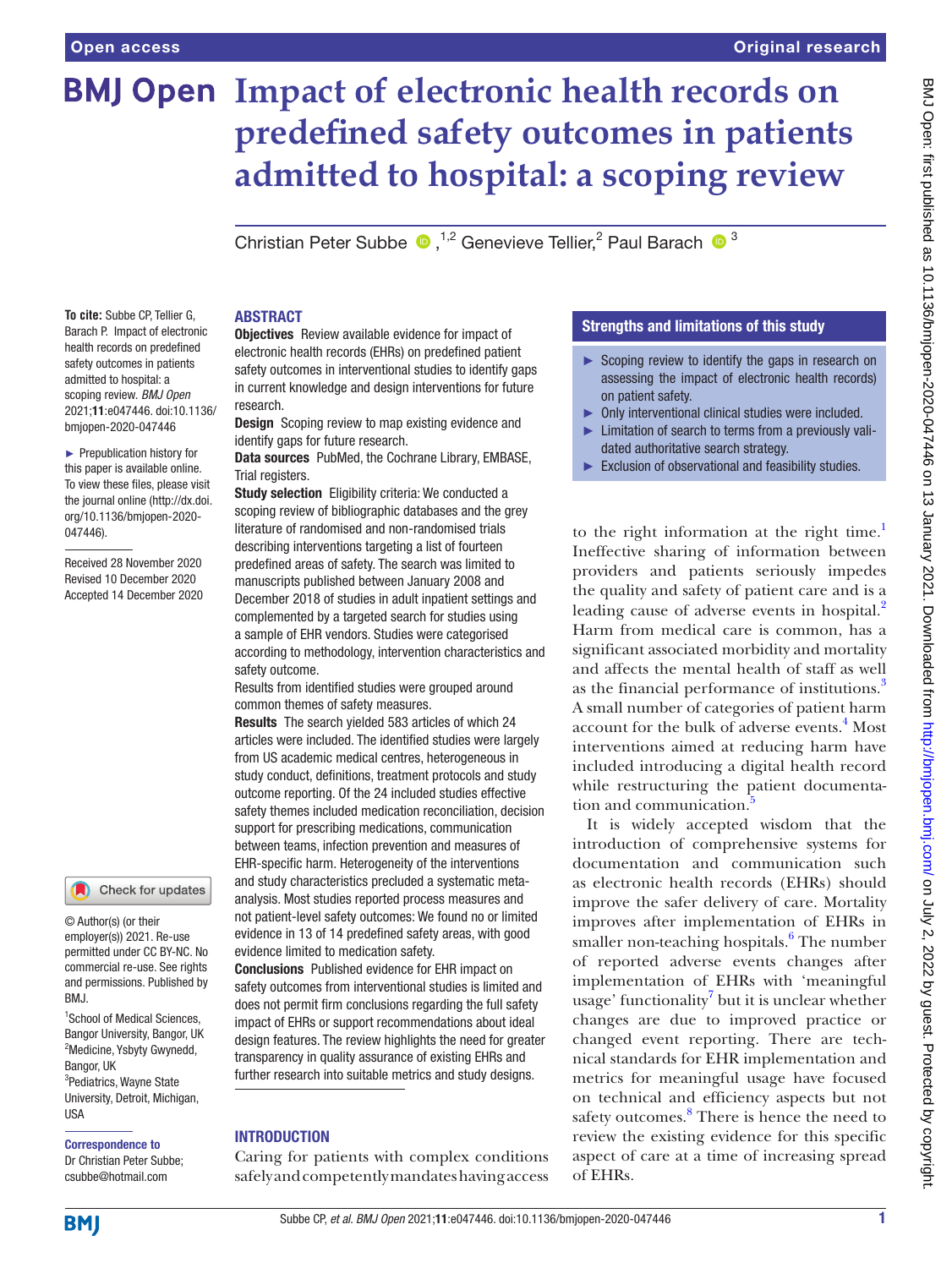The objective of this scoping review is to map key concepts as a basis for a deeper understanding on the effects of electronic record systems on commonly used clinical safety metrics while identifying gaps in our current knowledge to inform design of future research and the design of more effective EHRs.

#### **METHODS**

Scoping reviews are a traceable method of 'mapping' areas of research and highlighting gaps in the literature for future research.<sup>9</sup> Scoping reviews are a useful tool in the ever-increasing arsenal of evidence synthesis approaches and require rigorous and transparent methods to ensure that the results are trustworthy.<sup>10</sup> We used OMalley's and  $Arksey<sup>11</sup>$  framework for undertaking a scoping review. This methodology summarises the evidence available on a topic in order to convey the breadth and depth of that topic by mapping the existing literature in a field of interest in terms of the volume, nature and characteristics of the primary research and identify gaps in the existing literature. In line with the methodology of scoping reviews, a formal evaluation of the quality of the studies was not undertaken.

The review included the following five key phases<sup>1</sup>: identifying the research question,<sup>2</sup> identifying relevant studies,<sup>[3](#page-8-2)</sup> study selection,<sup>4</sup> charting the data and<sup>5</sup> collating, summarising, and reporting the results. A detailed review protocol can be obtained from the primary author on request.

A checklist for the Preferred Reporting Items for Systematic Reviews and Meta-Analyses extension for Scoping Reviews can be found in [online supplemental](https://dx.doi.org/10.1136/bmjopen-2020-047446) [appendix 1](https://dx.doi.org/10.1136/bmjopen-2020-047446).

#### Research question

This review was guided by the question: 'How do patients admitted to hospital (P) benefit from implementation of an EHR (I) compared with patients not exposed to this or exposed to a different technology (C) in relation to commonly used outcome measures of safe care(O).' Our  $\text{PICO}^{12}$  search strategy for identifying and selection of studies is outlined below. The studies were divided into categories based on similarities in their main objectives/ findings and the themes discussed.

#### Data sources and search strategy

The initial search was undertaken in March 2019 on studies published between January 2008 and December 2018, in the following databases: PubMed (including MEDLINE) and Embase, the European Trials Register, the Australian New Zealand Clinical Trials Register, the International Standard Randomised Controlled Trial Register and the Cochrane Library with supplementary searches on Google. The databases were selected to be comprehensive and to cover a broad range of disciplines. No limits on language, subject or type were placed on the database search. The initial search was conducted

in March 2019 with the supplementary searches run in December 2019.

We used a validated algorithm from a literature review on search terms for studies on patient safety $13$  that was subsequently used by an authoritative systematic review of interventions to reduce adverse events in hospital. $^{14}$  $^{14}$  $^{14}$ [Online supplemental appendix 2](https://dx.doi.org/10.1136/bmjopen-2020-047446) provides a sample listing of the search query terms tailored to the specific requirements of each database.

Fourteen topics of patient safety were identified in the review, $^{14}$  $^{14}$  $^{14}$  including adverse drug events, infection, delirium, adverse event after hospital discharge or clinical handover, fall, adverse event in surgery, cardiopulmonary arrest, venous thromboembolism, staffing, pressure ulcer, mechanical complication and underfeeding, clinical pathway, safety culture, external inspection. EHRs were defined according to the National Centre for Biotechnological Information as Media that facilitate transportability of pertinent information concerning patients illness across varied providers and geographical locations.<sup>15</sup>

#### Study selection process

The study initial selection for inclusion was based on the title and abstract of the studies that were reviewed to preclude waste of resources in procuring articles that did not meet the minimum inclusion criteria. Two of the authors (CS and GT) reviewed titles, references and abstracts generated by the original search against the agreed inclusion and exclusion criteria. When the title and abstract provided insufficient information to determine the relevance, a full-text copy of the article was retrieved and reviewed. For the final selection, a full-text copy of each study was examined to determine if it fulfilled the inclusion criteria. The references of eligible studies were manually checked to identify additional relevant studies that were missed in the database searches (snowballing). The studies were reviewed for their research design and internal validity and the references of the selected studies were manually checked to identify additional relevant studies that were missed in the database search.

### Eligibility criteria

Inclusion criteria: Record systems can be applied to inpatient or outpatient settings as well as to systems in community, primary or secondary care. This review focuses on medical record systems that are being used to support care of adult patients admitted to hospital wards. The review included publications identified in any language that reported experimental interventions in clinical trials that tested how records influenced patient safety. Only studies comparing two interventions or an intervention against usual or standard care were included. Studies excluded at this phase if they were found to not meet the eligibility criteria

Exclusion criteria: Study protocols**,** case series**,** technical descriptions, conference abstracts and studies limited to primary care records, outpatient care and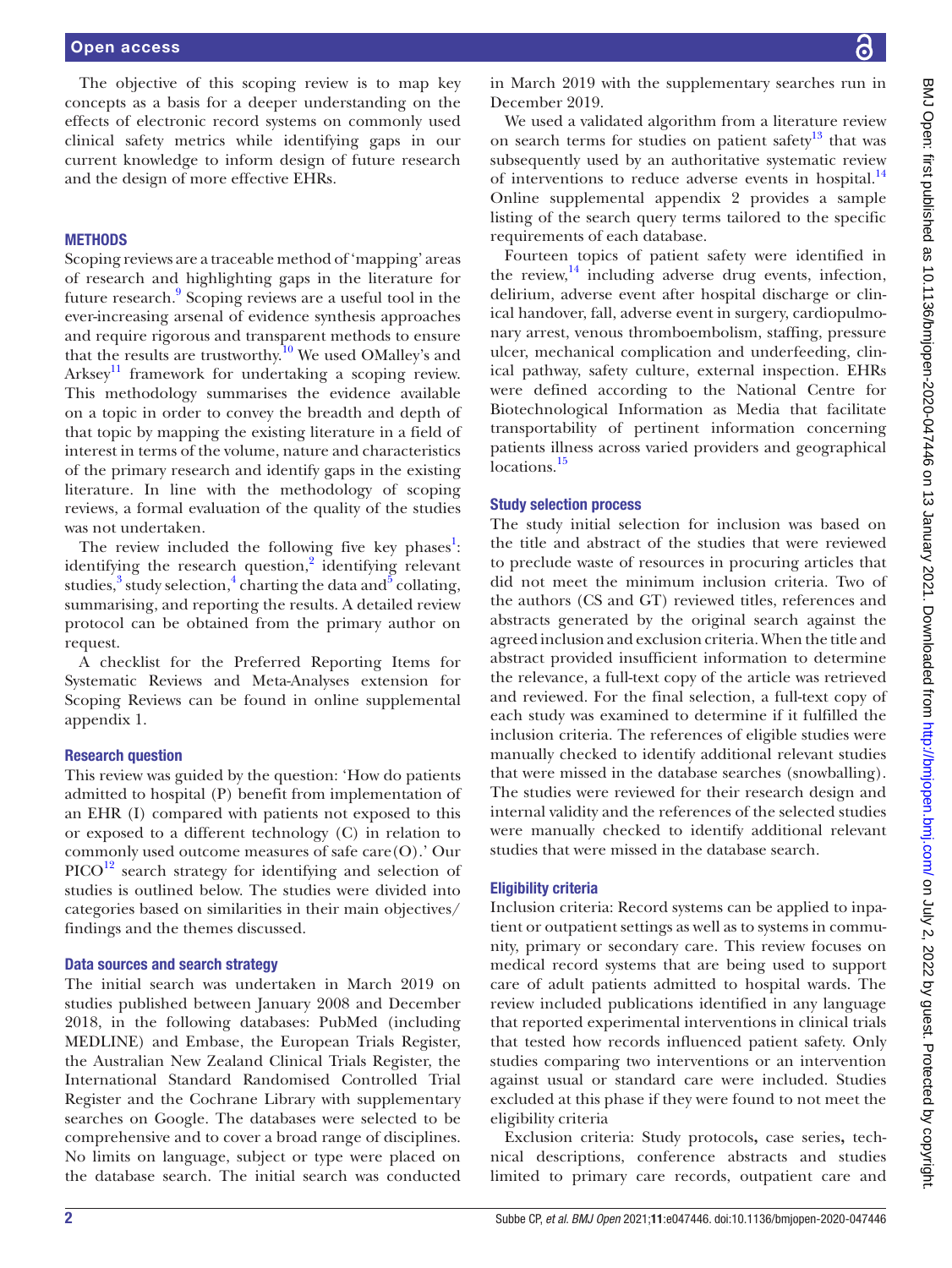highly specialised environments such as cardiac catheterisation laboratories, operating rooms or day-case units were excluded. Systematic reviews have been undertaken to document the safety impact of electronic prescribing systems. Studies examining the effects of interventions after hospital discharge were outside of the scope.

#### Supplemental searches

In order to validate the search strategy, additional searches were undertaken against the name of commonly used EHR vendors from the USA and UK identified from a Google search of EHRs companies. In order to assure the capture of important themes additional searches against the names of a sample of 12 major providers of electronic records was undertaken [\(online supplemental appendix](https://dx.doi.org/10.1136/bmjopen-2020-047446) [2\)](https://dx.doi.org/10.1136/bmjopen-2020-047446). A total of 451 studies were screened. Four clinical trials that fulfilled inclusion criteria were identified. One of these $16$  reviewed safety alerts about gastrointestinal prophylaxis in a population that included inpatient and outpatient. The study did not allow to differentiate between the two groups and the study was thus excluded. Supplementary searches identified one further trial.<sup>[17](#page-8-16)</sup>

#### Data extraction

Each article that met the study eligibility criteria was abstracted by using a standardised form based on a template by the Cochrane Collaboration.<sup>18</sup> The data were extracted from the studies using an extraction tool that included the following items: article identifiers (authors, year of publication, objective); study identifiers (sample size, design, country, length of follow-up, inclusion and exclusion criteria); setting and population; outcome measures.

We organised the study characteristics in a tabular form. The identified studies were summarised according to key themes based on similarities of their main intervention and metrics and mapped against the 14 safety topics.

Patients or the public were not involved in the design, or conduct, or reporting, or dissemination plans of the research. The study was not formally registered.

#### Patients or the public involvement

Patients or the public were not involved in the design, or conduct, or reporting, or dissemination plans of this literature review.

#### Role of the funding source

The Health Foundation provided funding for the study through an improvement science fellowship (CS). The funding agency did not participate in study conception, data collection, analyses, manuscript preparation, the decision to submit the manuscript for publication or any other part of the study.

#### RESULTS

#### Search results

The initial searches identified 60 articles for full-text review in the scoping review and further analyses.

Twenty-four papers met the eligibility and inclusion criteria and underwent a full-text abstraction [\(table](#page-3-0) 1). Because of heterogeneity of the study designs, participants and outcome measures, a meta-analysis was not feasible. The flow of articles through identification to final inclusion is represented in [figure](#page-5-0) 1.

#### General characteristics of included studies

The studies originated from a number of countries: 18 from the USA, three from Switzerland and one each from Australia, Belgium and Korea. The studies involved general hospital wards areas, critical care<sup>[19 20](#page-8-18)</sup> and laboratory settings.<sup>21</sup> Studies almost exclusively originated from academic medical institutions.

Eleven studies were randomised controlled trials; 13 studies were observational before-and-after studies or parallel group studies comparing electronic records with paper records $20-25$  and other electronic records.<sup>25</sup> [26](#page-9-2) The methodological quality of the studies was not formally assessed in line with the framework of scoping reviews.

The majority of studies involved only a single institution, some involved a group of hospitals and in one study, the authors reported from one geographical region.<sup>27</sup> The small number of multicentre studies involving between  $2^{23}$  28<sup>29</sup> and  $29^{29}$  hospitals. The study duration ranged from a single month to 5years with most studies lasting 6–18 months.

The studies examined interventions created by installing new electronic systems, changes delivered within an existing system and changes between different electronic systems.

The unit of examination were patients, hospitals units, pathology specimens and categories of healthcare professionals: nurses, physicians, prescribers.

### Processes by which EHRs aimed to effect changes in safety outcomes

The majority of studies used interventions that created information aimed to influence the behaviour of physicians or prescribers, one study was aimed at nurses and no study was aimed at patients. The interventions included randomisation that was delivered at hospital, clinical units, clinician or patient levels. The comparative studies reviewed changes in adverse event reporting in hospitals implementing EHRs to those that did not implement EHR or in clinical departments preimplementation and postimplementation. Alerts were created for a random sample of patients or for a random sample of clinicians. Most studies reported on compliance with processes associated with safe care. Only a limited number of studies reported on actual adverse events or harm[.24 25 27 29–32](#page-9-6)

#### Metrics of impact

Results were mapped against the 14 predefined topics of patient safety [\(table](#page-6-0) 2): Significant evidence was identified for the topic of adverse drug events and limited evidence for the topics of clinical handover, venous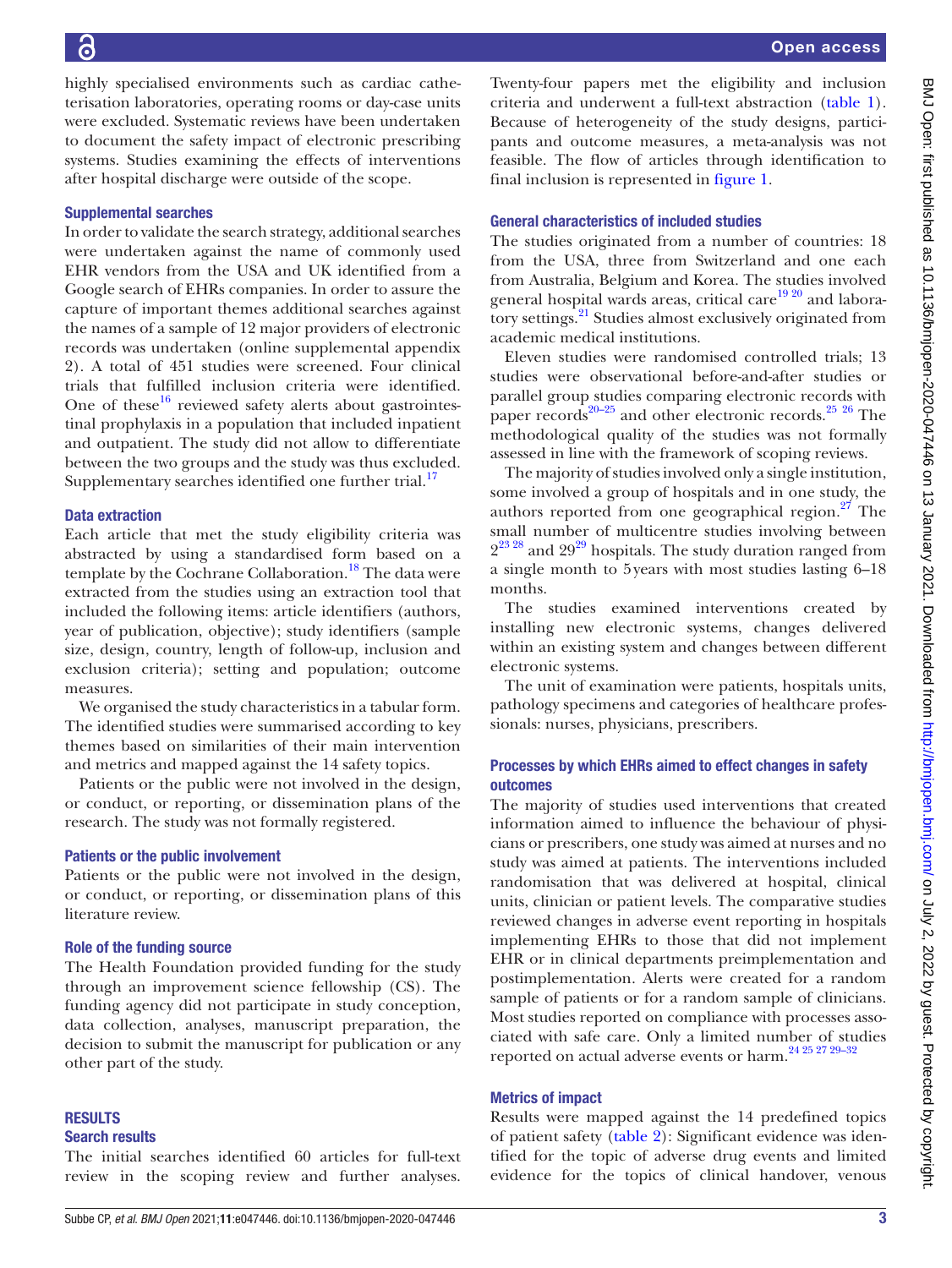G

| <b>Impact</b>                                                                                                         |                                                                                       |
|-----------------------------------------------------------------------------------------------------------------------|---------------------------------------------------------------------------------------|
| n.s.                                                                                                                  |                                                                                       |
| Identification-re-entry<br>function resulted in lower<br>error rate ( $p<0.001$ ).                                    |                                                                                       |
| Adjusted prescriptions<br>increased (p<0.001).                                                                        |                                                                                       |
| n.s.                                                                                                                  |                                                                                       |
| n.s.                                                                                                                  |                                                                                       |
| Improved compliance rate<br>with pathway.                                                                             |                                                                                       |
| <b>Reduction in catheter</b><br>related infections (p<0.05).                                                          |                                                                                       |
| Unchanged rate of falls.                                                                                              |                                                                                       |
| Reduction in prescription<br>errors (p<0.001).                                                                        |                                                                                       |
| Reduction in nosocomial<br>infections (p<0.07).                                                                       |                                                                                       |
| Increased documentation<br>rates for hospital acquired<br>pressure ulcers.                                            | こ Open: first published as 10.1136/bmjopen-2020-047446 on 13 January 2021. Downloaded |
| Decrease in dosage error<br>(n=0) compared with<br>manual rounding (n=4).                                             |                                                                                       |
| n.s.                                                                                                                  |                                                                                       |
| Increase in frequency of<br>trough levels (p<0.01).                                                                   |                                                                                       |
| Alert reduction (p<0.001),<br>increase in alert                                                                       |                                                                                       |
| effectiveness (p<0.001),<br>but decrease in alert<br>efficiency (p=0.007).                                            |                                                                                       |
| Decrease in dosage alerts<br>by 3.6%.                                                                                 |                                                                                       |
| Structured sign-out<br>process reduced the<br>occurrence of non-routine<br>events reported by<br>residents (p=0.005). | ben.bmj.com/ on July 2, 2022 by guest. Protected by copyrig                           |
| Less overprescribing with<br>e-alerts (p<0.01).                                                                       |                                                                                       |
| Continued                                                                                                             |                                                                                       |

<span id="page-3-0"></span>

| Synopsis of 24 identified studies<br>Table 1 |             |            |                                                                         |                                                                         |                        |                                                                                                                               |
|----------------------------------------------|-------------|------------|-------------------------------------------------------------------------|-------------------------------------------------------------------------|------------------------|-------------------------------------------------------------------------------------------------------------------------------|
| <b>Author</b>                                | Country     | <b>RCT</b> | Intervention                                                            | Type of safety metric                                                   | Unit of<br>measurement | Impact                                                                                                                        |
| Abramson                                     | <b>USA</b>  | <b>No</b>  | Transition between Medication safety<br><b>EHRs</b>                     |                                                                         | <b>Clinicians</b>      | n.s.                                                                                                                          |
| Adelman                                      | <b>USA</b>  | Yes        | Change in version<br>of EHR                                             | System safety: wrong<br>patient orders                                  | Clinicians             | Identification-re-entry<br>function resulted in lower<br>error rate ( $p<0.001$ ).                                            |
| Awdishu                                      | <b>USA</b>  | <b>Yes</b> | Notification: AKI                                                       | Medication safety: AKI                                                  | Clinicians             | Adjusted prescriptions<br>increased $(p<0.001)$ .                                                                             |
| Barnett                                      | <b>USA</b>  | No         | Transition between Adverse event<br><b>EHRs</b>                         | reporting: PSI-90, death<br>and readmissions                            | Patients               | n.s.                                                                                                                          |
| <b>Boockvar</b>                              | <b>USA</b>  | <b>Yes</b> | Link to community<br><b>EHR</b>                                         | Medication safety:<br>Reconciliation                                    | <b>Patients</b>        | n.s.                                                                                                                          |
| Cardozo                                      | <b>USA</b>  | No         | Notification:<br>Trauma                                                 | Clinical pathway:<br>cervical-spine clearance<br>protocol               | Patients               | Improved compliance rate<br>with pathway.                                                                                     |
| Cho                                          | <b>USA</b>  | <b>No</b>  | <b>EHR</b> generated<br>lists                                           | Alerts                                                                  | <b>Clinical unit</b>   | Reduction in catheter<br>related infections (p<0.05).                                                                         |
| Cho                                          | Korea       | No         | <b>Notification: Falls</b><br>risk assessment                           | Falls                                                                   | Patients               | Unchanged rate of falls.                                                                                                      |
| Colpaert                                     | Belgium     | <b>No</b>  | Transition to<br>electronic system                                      | <b>Medication safety</b>                                                | <b>Patients</b>        | Reduction in prescription<br>errors (p<0.001).                                                                                |
| Cook                                         | <b>USA</b>  | No         | Transition to<br>electronic system                                      | Medication safety:<br>antibiotic prescribing                            | Patients               | Reduction in nosocomial<br>infections (p<0.07).                                                                               |
| Dowding                                      | <b>USA</b>  | <b>No</b>  | Transition to<br>electronic system                                      | Hospital acquired<br>pressure ulcers and falls                          | <b>Patients</b>        | Increased documentation<br>rates for hospital acquired<br>pressure ulcers.                                                    |
| Fahey                                        | <b>USA</b>  | No         | Change in version<br>of EHR                                             | Medication safety:<br>wrong dosage of<br>chemotherapy                   | Clinicians             | Decrease in dosage error<br>$(n=0)$ compared with<br>manual rounding $(n=4)$ .                                                |
| <b>Hess</b>                                  | <b>USA</b>  | <b>No</b>  | <b>Transition from</b><br>paper to electronic wrong dosage in<br>system | Medication safety:<br>chemotherapy                                      | Clinicians             | n.s.                                                                                                                          |
| Mishra                                       | <b>USA</b>  | No         | Notification:<br>Medication<br>dosage                                   | Medication safety:<br>monitoring of<br>Vancomycin dosage                | Patients               | Increase in frequency of<br>trough levels (p<0.01).                                                                           |
| Mohsen                                       | <b>USA</b>  | <b>No</b>  | Change in version<br>of EHR                                             | Venous<br>thrombembolism<br>Reduction in<br>inappropriate alerts        | <b>Patients</b>        | Alert reduction (p<0.001),<br>increase in alert<br>effectiveness (p<0.001),<br>but decrease in alert<br>efficiency (p=0.007). |
| Muhlenkamp                                   | <b>USA</b>  | Yes        | Notification:<br>Dosage alerts                                          | Medication safety:<br>removal of inappropriate<br>or unnecessary alerts | Patients               | Decrease in dosage alerts<br>by 3.6%.                                                                                         |
| <b>Nanchal</b>                               | <b>USA</b>  | <b>Yes</b> | Change in version<br>of EHR                                             | <b>ICU</b> handover:<br>occurrence of non-<br>routine events            | Clinicians             | Structured sign-out<br>process reduced the<br>occurrence of non-routine<br>events reported by<br>residents $(p=0.005)$ .      |
| Nendaz                                       | Switzerland | Yes        | Notification: VTE<br>risk assessment                                    | Medication safety:<br>decision support for<br>VTE prophylaxis           | Patients               | Less overprescribing with<br>e-alerts $(p<0.01)$ .                                                                            |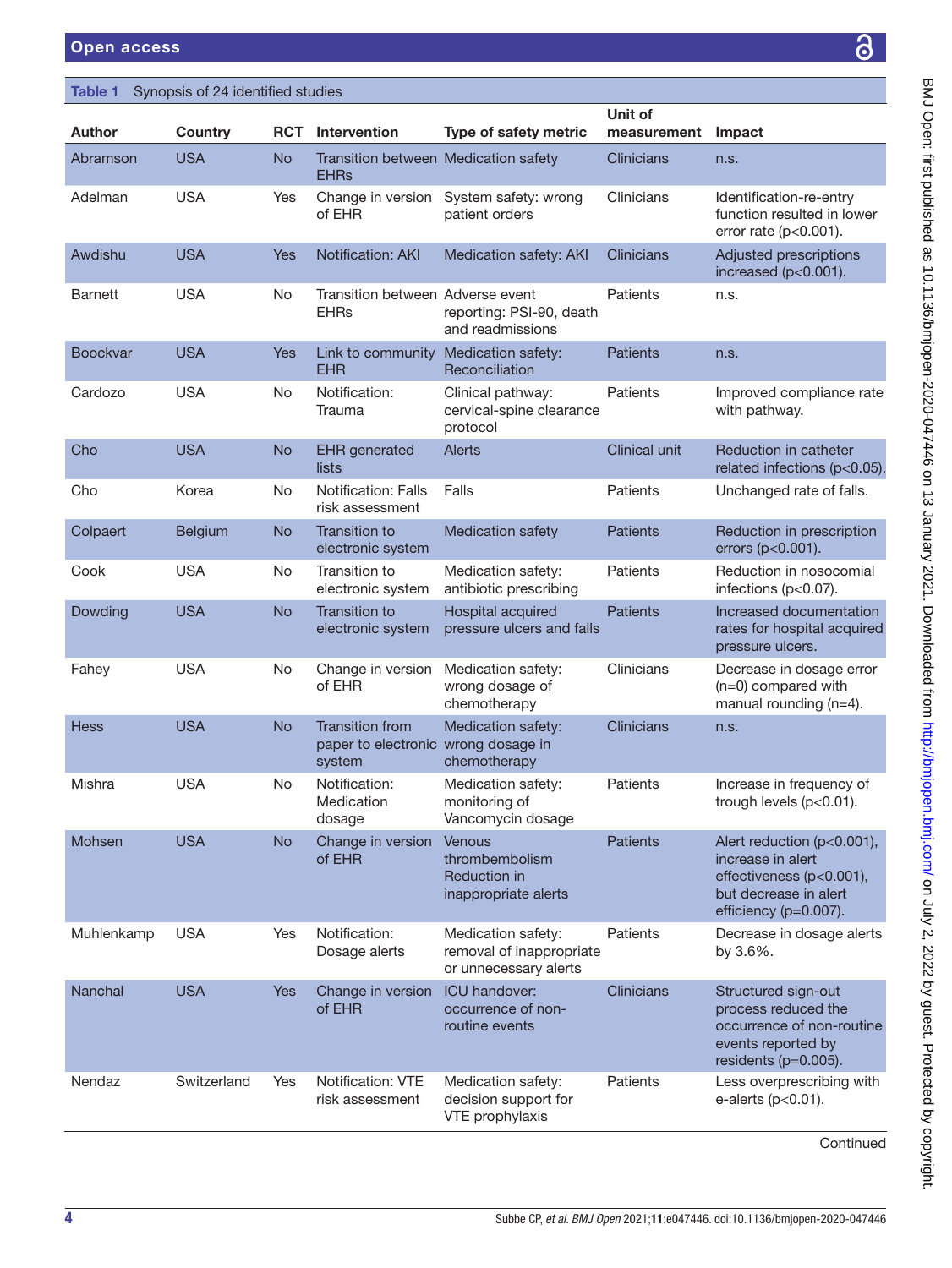| Continued<br>Table 1 |             |            |                                                          |                                                     |                        |                                                                                                                                    |
|----------------------|-------------|------------|----------------------------------------------------------|-----------------------------------------------------|------------------------|------------------------------------------------------------------------------------------------------------------------------------|
| <b>Author</b>        | Country     | <b>RCT</b> | <b>Intervention</b>                                      | Type of safety metric                               | Unit of<br>measurement | Impact                                                                                                                             |
| Schnipper            | <b>USA</b>  | <b>Yes</b> | Medication<br>Reconciliation                             | Medication safety:<br>adverse drug events           | <b>Patients</b>        | Changes significant<br>at discharge but not<br>admission.                                                                          |
| Silbernagel          | Switzerland | Yes        | Notification:<br>Complications of<br>Atrial fibrillation | Medication safety:<br>anticoagulation               | Patients               | Adequate prescription<br>increased from 16% to<br>$22\%$ (p=0.021).                                                                |
| <b>Spirk</b>         | Switzerland | <b>Yes</b> | <b>Notification: VTE</b><br>prophylaxis                  | Medication safety: VTE<br>prophylaxis               | <b>Patients</b>        | n.s.                                                                                                                               |
| Weiss                | <b>USA</b>  | Yes        | <b>Checklist in EHR</b>                                  | <b>Medication Safety:</b><br>Antibiotic prescribing | Patients               | Increase in number of<br>days with empirical<br>antibiotics ( $p<0.002$ ).                                                         |
| Westbrook            | Australia   | <b>No</b>  | Implementation of<br>two EHRs                            | <b>Medication Safety</b>                            | <b>Patients</b>        | 44% reduction in serious<br>errors, increase in system<br>errors.                                                                  |
| Wilson               | <b>USA</b>  | Yes        | Notification: AKI                                        | Medication Safety: AKI                              | Patients               | Increase in creatinine<br>checks ( $p<0.05$ ) and<br>reduction in deaths and<br>dialysis ( $p<0.01$ ) only in<br>surgical stratum. |

AKI, acute kidney injury; EHR, electronic health record; ICU, intensive care unit; n.s., not significant; PSI, Patient Safety Indicator (PSI-90); PSI-90, Patient Safety and Adverse Events Composite for the International Classification of Diseases; RCT, randomised controlled trial; VTE, venous thromboembolism.

thromboembolism, clinical pathways, pressure ulcers and falls. No evidence was identified for seven of the predefined topics.

Identified studies were linked to safety themes. The patient safety themes identified included (1) the use of electronic notifications as reminders or alerts,<sup>22 25 31 33-39</sup> (2) electronic notifications specifically in relation to medication safety,  $^{19}$   $^{20}$   $^{22}$   $^{23}$   $^{26-28}$   $^{31-36}$   $^{40-43}$   $(3)$  communication between teams,  $27\frac{2844}{4}$  (4) prevention and treatment of infections, $19^{22\cdot24}$  and (5) harm caused by the architecture of the EHRs.  $29\,45\,46$ 

Theme (1): Electronic reminders: Automated notifications were used to alert prescribers to good practices in prescribing of antibiotics,<sup>[19 22 24 43](#page-8-18)</sup> prevention of falls and hospital acquired pressure ulcers, $^{25}$  $^{25}$  $^{25}$  oral anticoagulants, $^{35}$ thrombosis prophylaxis $31 \frac{38}{10}$  and nephrotoxic medications. $3336$ 

Best practice alerts for prescribing of antibiotics on general wards<sup>22</sup> elicited only a response in 19% of prescribers in one study, with most of the responders following the advice that resulted in a reduction in the number of broad-spectrum antibiotics prescribed.

A study in a medical intensive care unit used checklists for antibiotics in the  $EHRs$ .<sup>19</sup> These checklists were more effective on their own when compared with additional face-to-face prompting by a dedicated resident in changing the antibiotics to empirical antibiotics. Adverse events were not reported. The length of stay in the intensive care unit and standardised mortality rates were not different between the intervention and control groups.

The electronic reminders for clinicians to prescribe oral anticoagulants in patients with stroke and atrial fibrillation<sup>35</sup> resulted in a relative improvement in the rates of appropriate prescribing from 16% to 22%, however, the adverse effects were not reported.

The computer-generated alerts about rising creatinine levels that indicated acute kidney injuries resulted in a significantly higher rate of repeat creatinine laboratory checks[.36](#page-9-11) There was a small increase in the subgroup of surgical ward patients in the number of renal consults ordered and in subsequent dialysis sessions. The primary combined outcomes of maximum creatinine rise, dialysis or death at 7days, however, did not change.

Implementation of risk assessments for falls and hospital acquired pressure ulcers led to improved documentation rates $^{25}$ : Falls rates did not change and the rate of hospital acquired pressure ulcers dropped continuously over the period of the investigation but no step-change after implementation of the EHR.

An electronic protocol for the clearance of the cervical spine after mechanical trauma resulted in improved documentation.<sup>37</sup> A falls-prediction algorithm<sup>47</sup> created a notification tool for falls prevention—this was tested against a non-matched control group.

Theme (2): Medication safety: The studies included reconciliation of medications,  $2^{7}$   $28$  anticoagulants,  $31$   $35$ antibiotic prescribing,  $19\frac{22\frac{24}{3}}{2}$  acute kidney injury,  $33\frac{36}{3}$  calcu-lating and monitoring of correct dosage<sup>[32 42 43](#page-9-14)</sup> and errorreporting.<sup>20 23 48</sup> The effects on patient outcomes were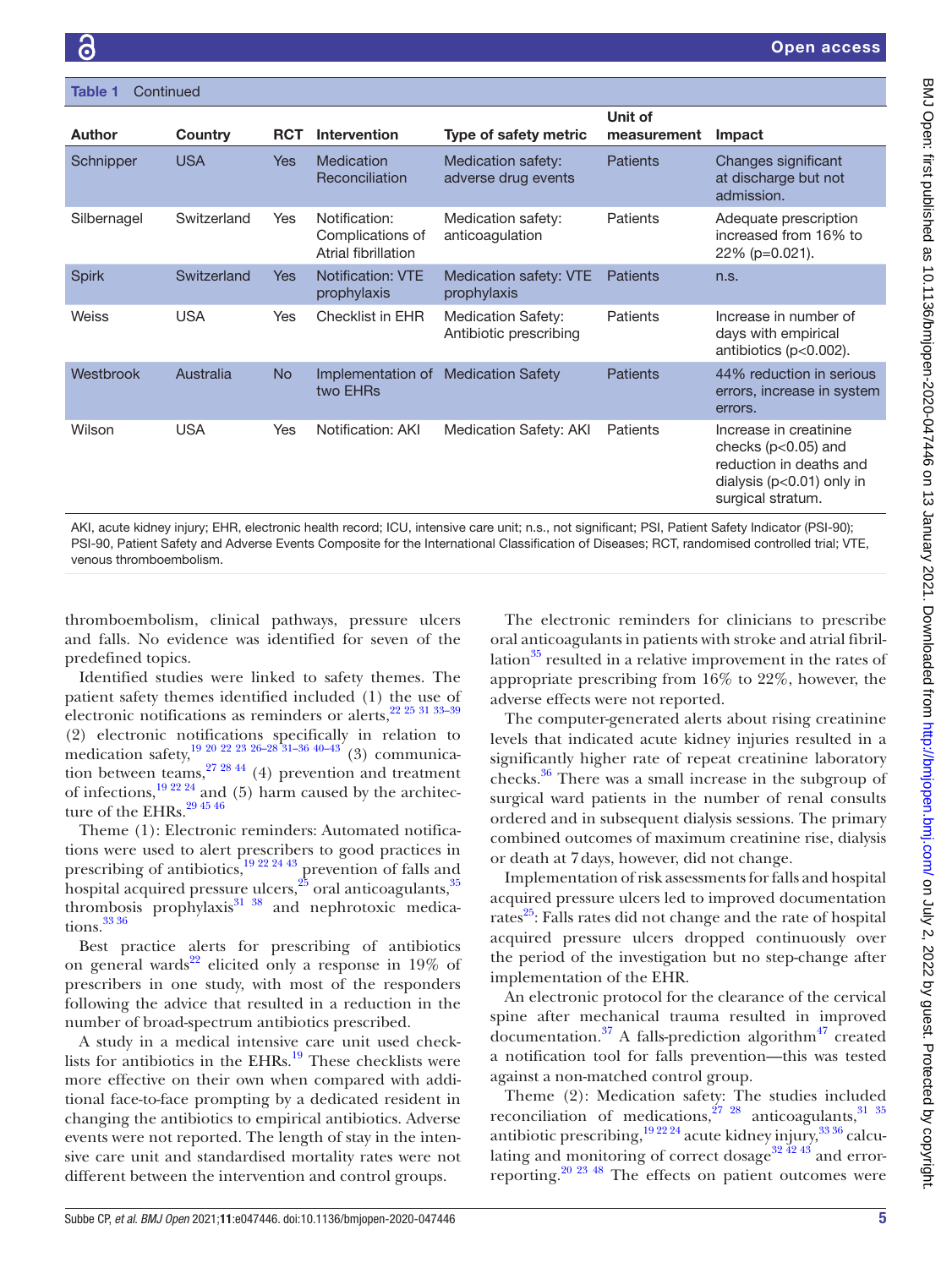dentification

Screening

Eligibility

<span id="page-5-0"></span>Included



Figure 1 Flow diagram of literature search of impact of electronic health records.

Records identified through

Cochrane Library: 143 records

database searching

Medline: 484 records

Embase: 247 records

either not reported or small and limited to subgroups of patients.

Theme (3): Communication between teams*:* Medication reconciliation on admission to the hospital was the focus of two studies. $27 \frac{28}{10}$  The reconciliation on hospital admission led to no measurable impact on safety outcomes. The electronic handover was related to a reduction in clinician reported 'non-routine events'.<sup>[44](#page-9-15)</sup>

Theme (4): Infection*:* The prescribing practice of antibiotics<sup>19 22 24</sup> was examined. Significant impact on patient outcomes was reported in one study with a fall in only one of several examined nosocomial infections[.24](#page-9-6) A list of indwelling devices generated by the EHR was used to inform multi-disciplinary rounds with some evidence of lower exposure to risk. $\frac{39}{9}$  The evidence was lacking on surrogate metrics describing the clinical course of infections such as the patients' white cell count, level of C reactive protein or vital signs.

Theme (5): Harm caused by the EHR: The potential harm caused by introduction of the EHR was measured through a novel 'retract-and-reorder' tool $45\frac{46}{10}$  that

captured when clinicians prescribed corrected prescriptions and were reordered again for other patients. The majority of these events were likely near-misses. A reduction of harm from 'wrong patient' orders were attempted through the repeat of identity checks/verification<sup>45</sup> and a reduction in the number of maximum opened patient records.[46](#page-9-18) A summary nationally reported measure of patient harm was used in another study to quantify the impact of transitions between medical records.<sup>[29](#page-9-5)</sup>

#### Additional gaps in understanding of impact of EHRs on safety outcomes

Studies reported limited explanatory context required to fully understand the likelihood of an impactful implementation such as staff workload, patient satisfaction, staff satisfaction or health economic outcomes. Staff satisfaction was measured in a single study<sup>44</sup> and only one study reported a patient-reported outcome measure: Adverse events collected through telephone interviews in the study on electronic discharge notifications were not specified and not affected by the intervention. $30$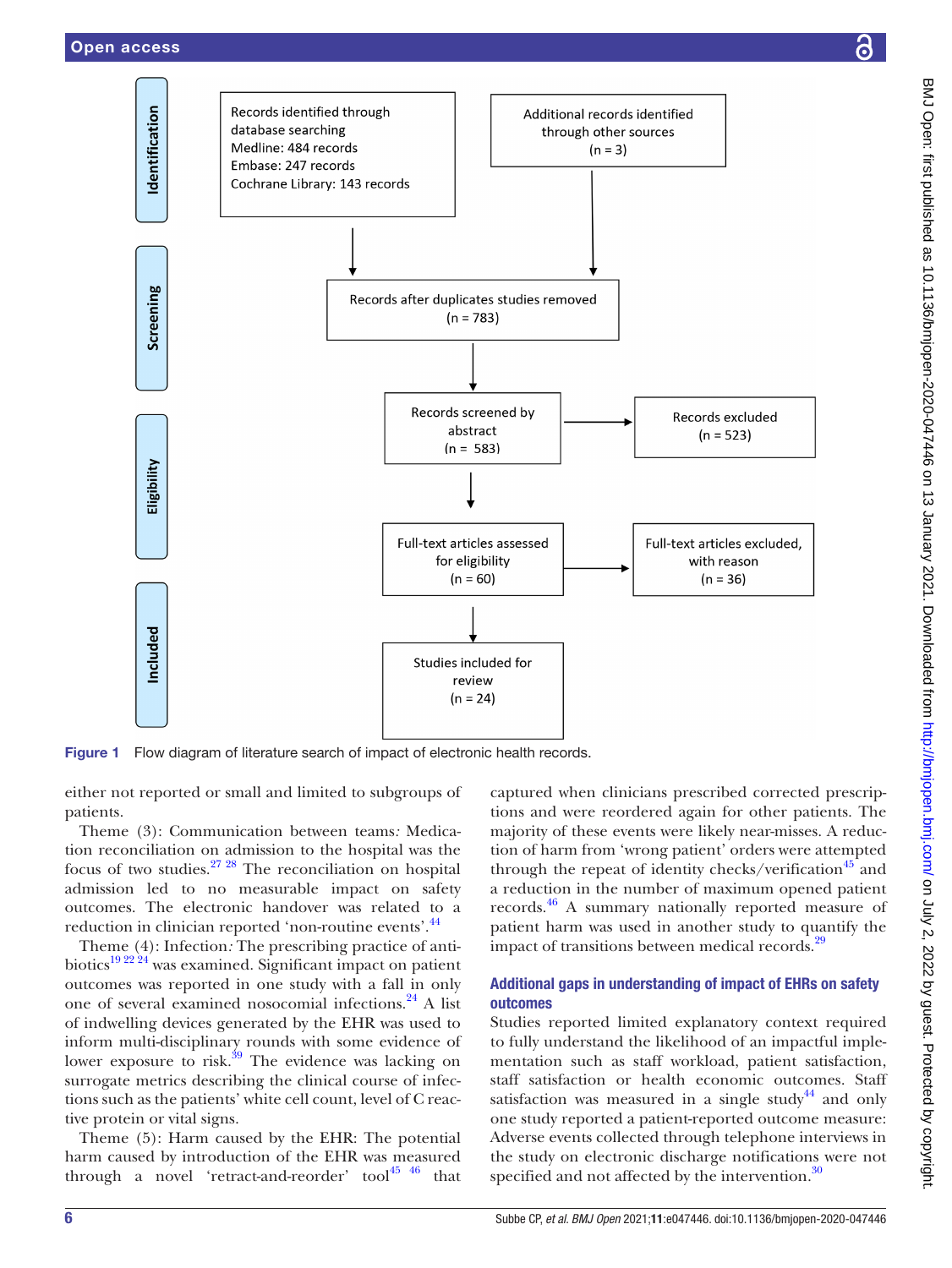<span id="page-6-0"></span>

| Synthesis of evidence for impact of implementation of EHR on predefined patient safety areas <sup>14</sup><br>Table 2 |                             |                                                                                                                                                                                                                            |  |
|-----------------------------------------------------------------------------------------------------------------------|-----------------------------|----------------------------------------------------------------------------------------------------------------------------------------------------------------------------------------------------------------------------|--|
| <b>Patient safety area</b>                                                                                            | <b>Evidence for impact</b>  | Limitations                                                                                                                                                                                                                |  |
| Adverse drug events                                                                                                   | Evidence identified         | Evidence for effects on documentation of allergies, drug<br>interactions (process measures) and rate and reporting of adverse<br>events (outcomes measures).<br>Additional evidence from literature on specialist systems. |  |
| Infection                                                                                                             | Limited evidence identified | Changes to antibiotic prescribing (process measure) and catheter<br>related infections (outcome measure).                                                                                                                  |  |
| Delirium                                                                                                              | None identified             |                                                                                                                                                                                                                            |  |
| Adverse event after hospital discharge or<br>clinical handover                                                        | Limited evidence identified | The review was limited to effects in hospital. There was limited<br>evidence for impact on clinical handover with reduction of 'non-<br>routine-events' (outcome measure).                                                 |  |
| Falls                                                                                                                 | Limited evidence identified | No change in falls rates (outcome measure).                                                                                                                                                                                |  |
| Adverse event in surgery                                                                                              | None identified             |                                                                                                                                                                                                                            |  |
| Cardiopulmonary arrests                                                                                               | Limited evidence identified | Evidence for reduced rate of cardiopulmonary arrests (outcome<br>measure) from literature on specialist systems only.                                                                                                      |  |
| Venous thromboembolism                                                                                                | Limited evidence identified | Changes in prescribing of prophylactic interventions (process<br>measure).                                                                                                                                                 |  |
| Staffing                                                                                                              | None identified             |                                                                                                                                                                                                                            |  |
| Pressure ulcer                                                                                                        | Limited evidence identified | Improved documentation (process measure).                                                                                                                                                                                  |  |
| Mechanical complication and underfeeding                                                                              | None identified             |                                                                                                                                                                                                                            |  |
| Clinical pathway                                                                                                      | Limited evidence identified | Improved readability (process measure).                                                                                                                                                                                    |  |
| Safety culture                                                                                                        | None identified             |                                                                                                                                                                                                                            |  |
| <b>External inspection</b>                                                                                            | None identified             |                                                                                                                                                                                                                            |  |
|                                                                                                                       |                             |                                                                                                                                                                                                                            |  |

EHR, electronic health record.

We found limitations in measurement of attributable harm at the patient level: A study examining the effect of a Health Information Exchange on adverse drug events found only 37 adverse events in 381 patients<sup>27</sup>: All reported adverse events were characterised by temporary symptoms (eg, pain) or temporary organ dysfunction (eg, a rise in creatinine), and none caused serious or permanent harm. A study using electronic alerts for acute kidney injury $36$  examined events such as the administration of contrast in patients-at-risk without clinical validation of the preventability of these events.

There was some degree of innovative functionality specific to electronic systems in relation to safety outcomes: An EHR specific 'retract-and-reorder' measure<sup>[45 46](#page-9-17)</sup> and a 'patient safety composite measure' for a selected validated summary indicator, the 'Patient Safety and Adverse Events Composite for the International Classification of Diseases' (PSI-90)  $^{29}$  $^{29}$  $^{29}$  were described. We were unable to identify a single trial using personal health records (PHRs) or patient portals in a hospital that reported on safety outcomes.

#### **DISCUSSION**

This is the first scoping review, to the authors' knowledge, to systematically evaluate the impact of EHR interventions on patient safety metrics in hospital. We found little published evidence for positive effects of EHRs on safety metrics that commonly feature in the literature such as hospital acquired infection, medication safety,

allergies, falls. The review identified some evidence for a meaningful impact of EHRs in hospitals on surrogate outcomes that was largely restricted to changes in hospital prescribing practices. Limited follow-up periods might have been too short to capture the lasting effects beyond the immediate implementation period.

The review did not examine studies in primary care or paediatrics. Mortality was not included as a primary safety outcome as it depends on a large number of variables including the patient casemix but there are indications that patient mortality improves in a subgroup of hospitals that have implemented EHRs. $\frac{6}{5}$  $\frac{6}{5}$  $\frac{6}{5}$ 

Direct comparative clinical studies of EHRs by different vendors were missing. We were only able to identify two studies that directly compared EHRs. The first, a nonclinical study tested the safety processes in a simulated environment, $49$  and demonstrated large differences in the number of computer keyboard clicks and the time required to perform basic work tasks, and the second, an observational audit study that compared the prescription errors between two EHRs.<sup>50</sup>

We found no evidence for EHR related patient engagement at any level. Patients have been called the first line of defence or the 'smoke alarm' to raise alerts about potential patient harm and are able if invited to do so, to play a key role in monitoring their safety across the health continuum.<sup>51 52</sup> PHRs held by patients might provide an obvious tool for enhanced patient safety but the evidence for a safety impact in primary care is limited to medication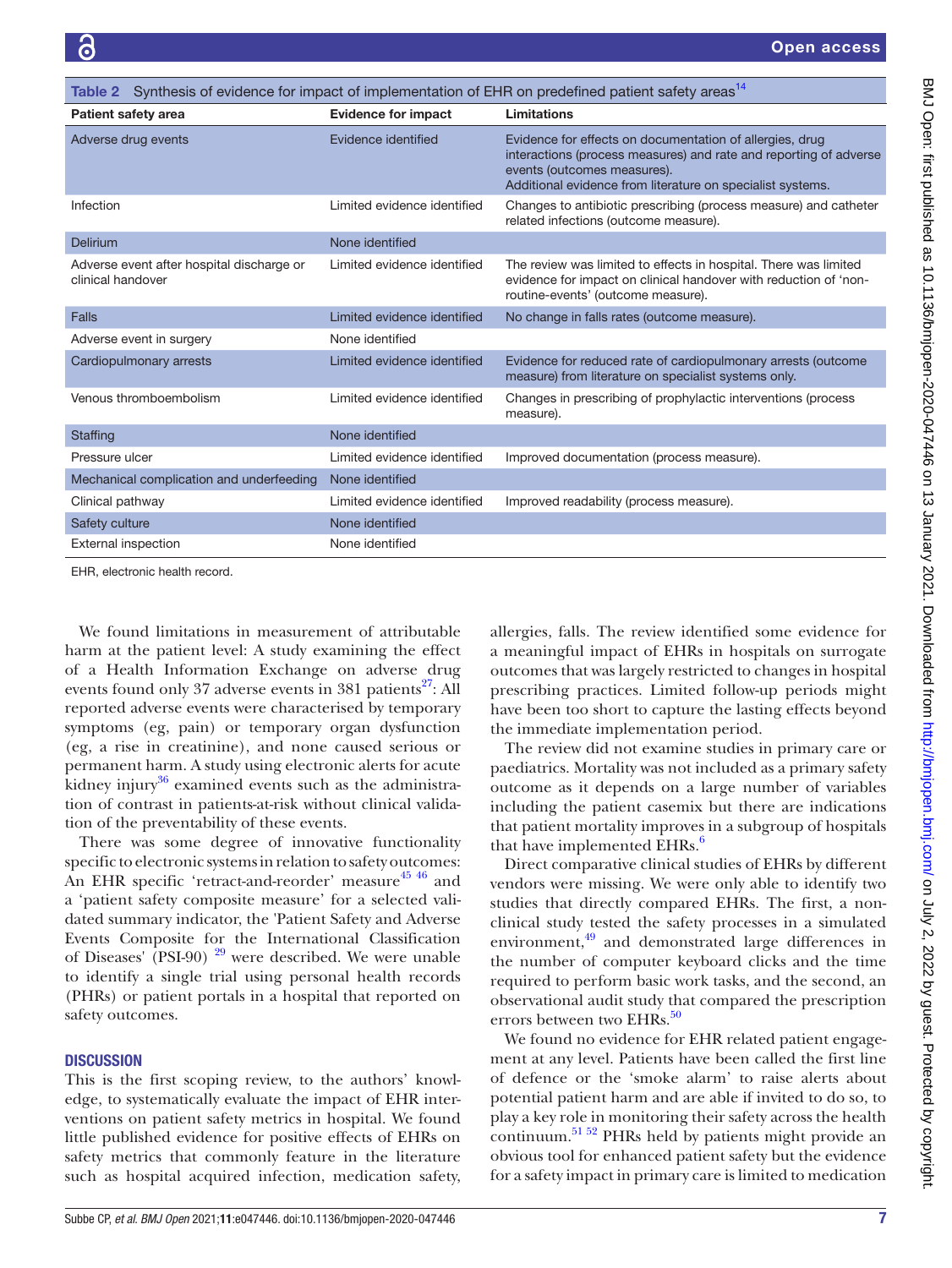safety.<sup>53</sup> The American Veterans Administration Healthcare system has undertaken a robust evaluation of their PHR that indicates a better adherence to treatment plans but little data on whether this adherence leads to safer or cost-effective care $54$  and patients' active contribution to documentation systems in hospital is likely to enhance care. [55 56](#page-9-25)

Our scooping review has several limitations. First the search strategy was limited to safety outcomes predefined by a group of experts<sup>4</sup> and we focused exclusively on EHRs. It is not clear whether other safety relevant outcomes could have been found in other studies of EHRs. Second, we focused on interventional studies to obtain a higher graded evidence and it is possible that safety outcomes are described in observational studies. Third, there is an understanding that monitoring systems for specific diseases that can be displayed through an EHR might be of benefit for safety outcomes such as measuring blood sugar levels in patients with diabetes $57$ or the electrocardiogram in patients with a coronary event.<sup>[58](#page-9-27)</sup> For unselected patient groups, there is evidence for the value of systems' monitoring of vital signs that might be linked to an EHR or have their own recording systems; these authors have illustrated an impact on relevant clinical and safety outcomes $59-61$  although with some methodological challenges. $62$  Fourth, the studies identified in this review used exemplar conditions and applications of electronic records. Frameworks to classify safety incidents in a broader, real world context $^{63}$  64 are missing. Fifth, the number of studies identified was small and despite using a robust, systematic search strategy we were unable to generate a hierarchy of effective or ineffective EHR interventions. The comparison between EHR systems is difficult given the lack of operational and interoperative standards, $65$  the lack of transparent data by the vendors and even in a simulated environment straight comparisons are exceedingly rare. $\frac{49}{9}$  $\frac{49}{9}$  $\frac{49}{9}$  Sixth, the overwhelming number of studies originated in the USA which is highly influenced by the US healthcare regulatory and reimbursement schemes that are rather different from other healthcare systems. Finally, scoping reviews are not intended to assess the quality of the literature analysed. Nevertheless, this scoping review provides a comprehensive overview of the existing research and has clearly identified key themes and challenges for broader research which is needed.

EHRs can be used in many different ways in different hospitals. Linking the EHR intervention to a specific outcome might therefore be challenging even where process changes are the endpoints. Randomised trials might not be the most appropriate methodology for EHR evaluation and other generic service interventions because the effects at system level might be too diffuse. Carefully designed observational and adaptive interventional studies are needed to allow appropriate evaluation of service and policy interventions in this area.<sup>[66](#page-9-32)</sup>

The authoritative peer-reviewed search strategy deployed to identify publications reporting on patient safety topics uses a mix of process and outcome measures. Definition of these is subject to interpretation—that is, organisational culture could be used as an outcome measure as part of the quadruple aim or as a process that facilitates better quality of care for patients. Conceptually it would, however, be difficult to identify changes in outcomes without a model of change that does not involve some measure of change in process. Outcomes will of course depend on fidelity of implementation of processes but the absence of changes in safety critical processes is therefore likely to signify an absence in changes in safety outcomes.

The implementation of EHRs has got safety implications well beyond the scope of this review which range from the reliability of software and hardware, design or systems and user interfaces and risk of abuse and fraud.<sup>[67](#page-9-33)</sup> We have also not examined the broader context of implementations: evidence suggests that nurses working in hospitals with no EHRs report poorer quality of care and patient safety<sup>[68](#page-10-0)</sup> and cultural context and trust might modify impact.<sup>69-71</sup>

Clinicians at the coal-face of care complain bitterly about poorly designed and supported EHR systems, which have unsuitable interfaces, $^{72}$  add to workload, and fail to respond to change requests in a timely manner.<sup>[73](#page-10-3)</sup> EHR's are reported be the number one reason for clinician burnout and dissatisfaction.<sup>74</sup> Given the enormous investment costs in the development and deployment of the technology and the emerging evidence of the negative effects of EHR on clinician burnout, $7576$  the lack of reported benefits in sustainable and measurable safety outcomes is surprising. We share the concerns of others that there is largely 'anecdotal evidence of the fundamental expected benefits and risks relating to the organisational efficiency resulting from the storage and management facilities within the EHR and thus the potential for secondary uses'.<sup>77</sup> Health information systems designed for and by a clinical teams using a technology that enables real-time adaptation might provide greater efficiency for the staff in decreasing the time to complete standard tasks.<sup>78</sup>

Unstructured and fragmented information is at the core of countless serious adverse events and the link between fragmented information and patient harm is well established in the literature.<sup>79</sup> Human factors and ergonomics design is part of the safety assurance of medical devices<sup>[80](#page-10-9)</sup> but not the commonly used EHRs.

The EHRs are among the most expensive capital investments that health system leaders undertake with cost for an installation by a single organisation up to a billion dollars<sup>81</sup> despite the absence of evidence for costeffectiveness, $82$  and routine complaints about the deleterious effects of implementation on clinicians and their workflow.<sup>83</sup> EHRs have been introduced with an expectation of workflow and safety improvements that have failed to materialise. $84$  An Australian study demonstrated that systematic errors in the usage of EHRs are common, and the audited files of 629 patients admitted to hospital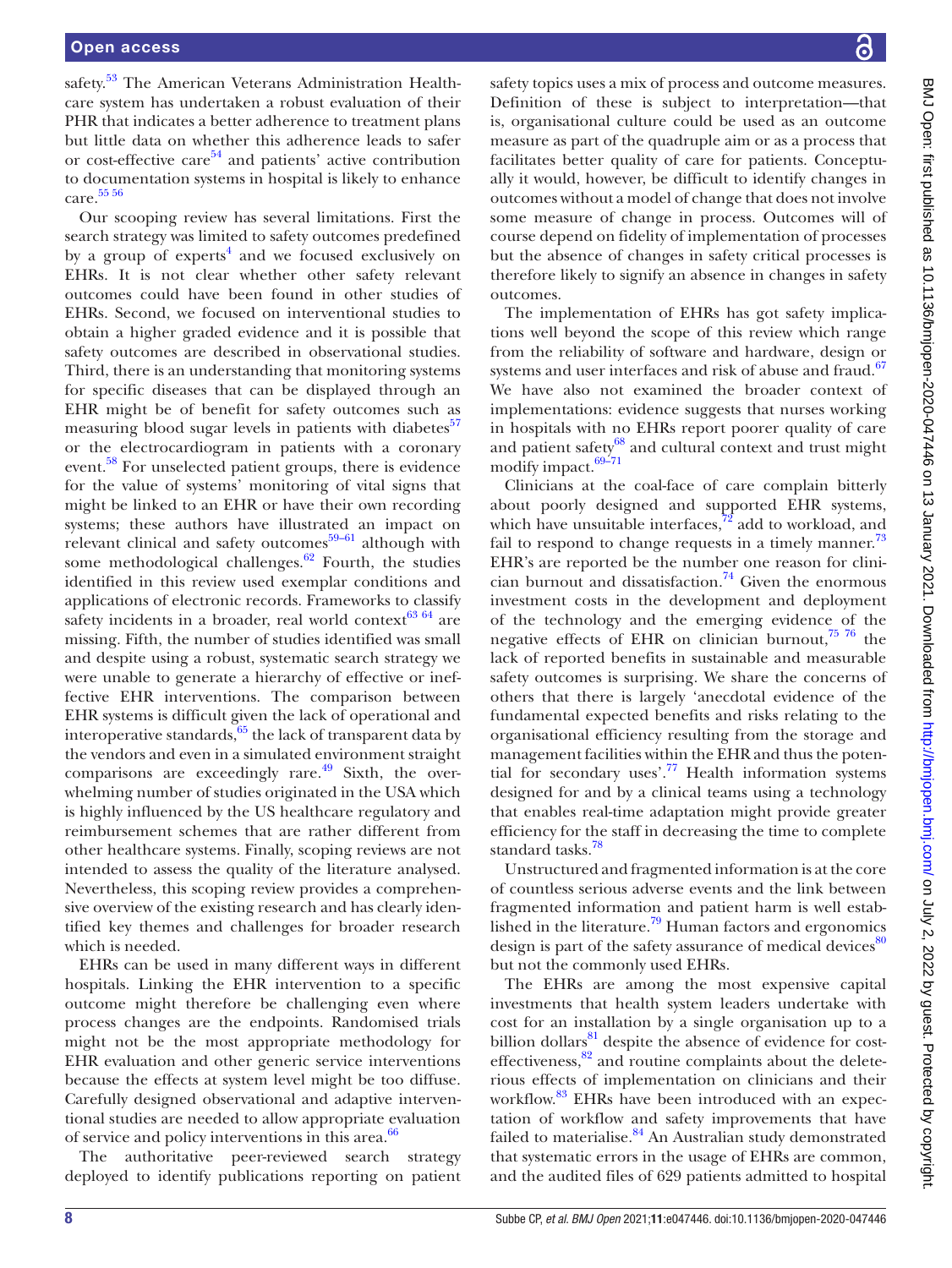were found to contain 493 errors related to the EHR and accounted for  $42\%$  of prescription errors,  $85$ 

Our review outlines a rich area for several key research questions, including the need to develop a clearer description of EHR interventions, using uniform and validated outcomes measures, and attending to care provider's needs, attitudes and training.<sup>86</sup> Given the erosion of trust in the data safety of large projects, smaller pilots in multiple locations might be needed to develop EHR systems that aid patients, professionals and policymakers.<sup>87</sup> Enormous amounts of data relevant to patient safety are collated within EHRs. It is likely that hospitals and vendors are undertaking internal reviews of safety outcomes for purposes of audit, quality improvement, internal quality assurance or research. Given the size of the investment in EHRs and the adverse public health impact of patient safety it would seem that these type of datasets should be made public for research and quality assurance.

#### **CONCLUSIONS**

The clinical consequences of EHR use for patients might be considerable but the available studies suggest a limited understanding about the safety or potentially harmful outcomes following the implementation of EHRs. The literature contains inadequate evidence to guide policy or a digital strategy for healthcare jurisdictions in how best to select and implement EHRs.

Our review highlights an urgent need for greater transparency in quality assurance of existing EHRs and further research into suitable outcome metrics and appropriate study designs.

Correction notice This article has been corrected since it first published. The provenance and peer review statement has been included.

Twitter Christian Peter Subbe [@csubbe](https://twitter.com/csubbe)

Contributors CS and PB designed the study; CS and GT screened the articles, CS, GT and PB synthesised and interpreted the data; CS, GT and PB drafted and revised the manuscript; all authors approved of the submitted version to be published; all authors agreed to be accountable for all aspects of the work.

Funding This work was supported by for an Improvement Science Fellowship from The Health Foundation, London, UK (Unique Award Reference Number: AIMS 109820).

Competing interests CPS is partially funded through an Improvement Science Fellowship to investigate the use of Personal Health Records on patient safety.

Patient consent for publication Not required.

Ethics approval This study did not involve human material or human data, so an ethics approval was not needed.

Provenance and peer review Not commissioned; externally peer reviewed.

Data availability statement All data relevant to the study are included in the article or uploaded as online supplemental information.

Supplemental material This content has been supplied by the author(s). It has not been vetted by BMJ Publishing Group Limited (BMJ) and may not have been peer-reviewed. Any opinions or recommendations discussed are solely those of the author(s) and are not endorsed by BMJ. BMJ disclaims all liability and responsibility arising from any reliance placed on the content. Where the content includes any translated material, BMJ does not warrant the accuracy and reliability of the translations (including but not limited to local regulations, clinical guidelines,

terminology, drug names and drug dosages), and is not responsible for any error and/or omissions arising from translation and adaptation or otherwise.

Open access This is an open access article distributed in accordance with the Creative Commons Attribution Non Commercial (CC BY-NC 4.0) license, which permits others to distribute, remix, adapt, build upon this work non-commercially, and license their derivative works on different terms, provided the original work is properly cited, appropriate credit is given, any changes made indicated, and the use is non-commercial. See: [http://creativecommons.org/licenses/by-nc/4.0/.](http://creativecommons.org/licenses/by-nc/4.0/)

#### ORCID iDs

Christian Peter Subbe <http://orcid.org/0000-0002-3110-8888> Paul Barach<http://orcid.org/0000-0002-7906-698X>

#### **REFERENCES**

- <span id="page-8-0"></span>1 Nobili A, Garattini S, Mannucci PM. Multiple diseases and polypharmacy in the elderly: challenges for the internist of the third millennium. *[J Comorb](http://dx.doi.org/10.15256/joc.2011.1.4)* 2011;1:28–44.
- <span id="page-8-1"></span>2 Lawton R, McEachan RRC, Giles SJ, *et al*. Development of an evidence-based framework of factors contributing to patient safety incidents in hospital settings: a systematic review. *[BMJ Qual Saf](http://dx.doi.org/10.1136/bmjqs-2011-000443)* 2012;21:369–80.
- <span id="page-8-2"></span>3 Seys D, Wu AW, Van Gerven E, *et al*. Health care professionals as second victims after adverse events: a systematic review. *[Eval Health](http://dx.doi.org/10.1177/0163278712458918)  [Prof](http://dx.doi.org/10.1177/0163278712458918)* 2013;36:135–62.
- <span id="page-8-3"></span>4 Coleman AL, Staff A, Emptage NP. Secretary for quality of care. *BMJ Open* 2014;7.
- <span id="page-8-4"></span>5 Singh H, Naik AD, Rao R, *et al*. Reducing diagnostic errors through effective communication: harnessing the power of information technology. *[J Gen Intern Med](http://dx.doi.org/10.1007/s11606-007-0393-z)* 2008;23:489-94.
- <span id="page-8-5"></span>6 Lin SC, Jha AK, Adler-Milstein J. Electronic health records associated with lower hospital mortality after systems have time to mature. *[Health Aff](http://dx.doi.org/10.1377/hlthaff.2017.1658)* 2018;37:1128–35.
- <span id="page-8-6"></span>7 Furukawa MF, Spector WD, Rhona Limcangco M, *et al*. Meaningful use of health information technology and declines in in-hospital adverse drug events. *[J Am Med Inform Assoc](http://dx.doi.org/10.1093/jamia/ocw183)* 2017;24:729–36.
- <span id="page-8-7"></span>Virginio LA, Ricarte ILM. Identification of patient safety risks associated with electronic health records: a software quality perspective. *[Stud Health Technol Inform](http://www.ncbi.nlm.nih.gov/pubmed/26262009)* 2015;216:55–9.
- <span id="page-8-8"></span>9 Colquhoun HL, Levac D, O'Brien KK, *et al*. Scoping reviews: time for clarity in definition, methods, and reporting. *[J Clin Epidemiol](http://dx.doi.org/10.1016/j.jclinepi.2014.03.013)* 2014;67:1291–4.
- <span id="page-8-9"></span>10 Munn Z, Peters MDJ, Stern C, *et al*. Systematic review or scoping review? guidance for authors when choosing between a systematic or scoping review approach. *[BMC Med Res Methodol](http://dx.doi.org/10.1186/s12874-018-0611-x)* 2018;18:143.
- <span id="page-8-10"></span>0'Malley H, Arksey L. Scoping studies: towards a methodological framework. *Int J Soc Res Methodol* 2005;8:19–32.
- <span id="page-8-11"></span>12 Richardson WS, Wilson MC, Nishikawa J, *et al*. The well-built clinical question: a key to evidence-based decisions. *[ACP J Club](http://www.ncbi.nlm.nih.gov/pubmed/7582737)* 1995;123:A12–13.
- <span id="page-8-12"></span>13 Tanon AA, Champagne F, Contandriopoulos A-P, *et al*. Patient safety and systematic reviews: finding papers indexed in MEDLINE, EMBASE and CINAHL. *[Qual Saf Health Care](http://dx.doi.org/10.1136/qshc.2008.031401)* 2010;19:452–61.
- <span id="page-8-13"></span>14 Zegers M, Hesselink G, Geense W, *et al*. Evidence-Based interventions to reduce adverse events in hospitals: a systematic review of systematic reviews. *[BMJ Open](http://dx.doi.org/10.1136/bmjopen-2016-012555)* 2016;6:e012555.
- <span id="page-8-14"></span>15 U.S. national library for medicine [Internet]. Available: [https://meshb.](https://meshb.nlm.nih.gov/record/ui?ui=D057286) [nlm.nih.gov/record/ui?ui=D057286](https://meshb.nlm.nih.gov/record/ui?ui=D057286) [Accessed 5 September 2019].
- <span id="page-8-15"></span>16 Lilih S, Pereboom M, van der Hoeven RTM, *et al*. Improving the effectiveness of drug safety alerts to increase adherence to the Guideline for gastrointestinal prophylaxis. *[Int J Med Inform](http://dx.doi.org/10.1016/j.ijmedinf.2016.10.002)* 2017;97:139–44.
- <span id="page-8-16"></span>17 Schnipper JL, Hamann C, Ndumele CD, *et al*. Effect of an electronic medication reconciliation application and process redesign on potential adverse drug events: a cluster-randomized trial. *[Arch Intern](http://dx.doi.org/10.1001/archinternmed.2009.51)  [Med](http://dx.doi.org/10.1001/archinternmed.2009.51)* 2009;169:771.
- <span id="page-8-17"></span>18 Cochrane effective practice and organisation of care review group data collection checklist Cochrane effective practice and organisation of care review group (EPOC) data collection checklist.
- <span id="page-8-18"></span>19 Weiss CH, Dibardino D, Rho J, *et al*. A clinical trial comparing physician prompting with an unprompted automated electronic checklist to reduce empirical antibiotic utilization. *[Crit Care Med](http://dx.doi.org/10.1097/CCM.0b013e318298291a)* 2013;41:2563–9.
- <span id="page-8-19"></span>20 Colpaert K, Claus B, Somers A, *et al*. Impact of computerized physician order entry on medication prescription errors in the intensive care unit: a controlled cross-sectional trial. *[Crit Care](http://dx.doi.org/10.1186/cc3983)* 2006;10:R21.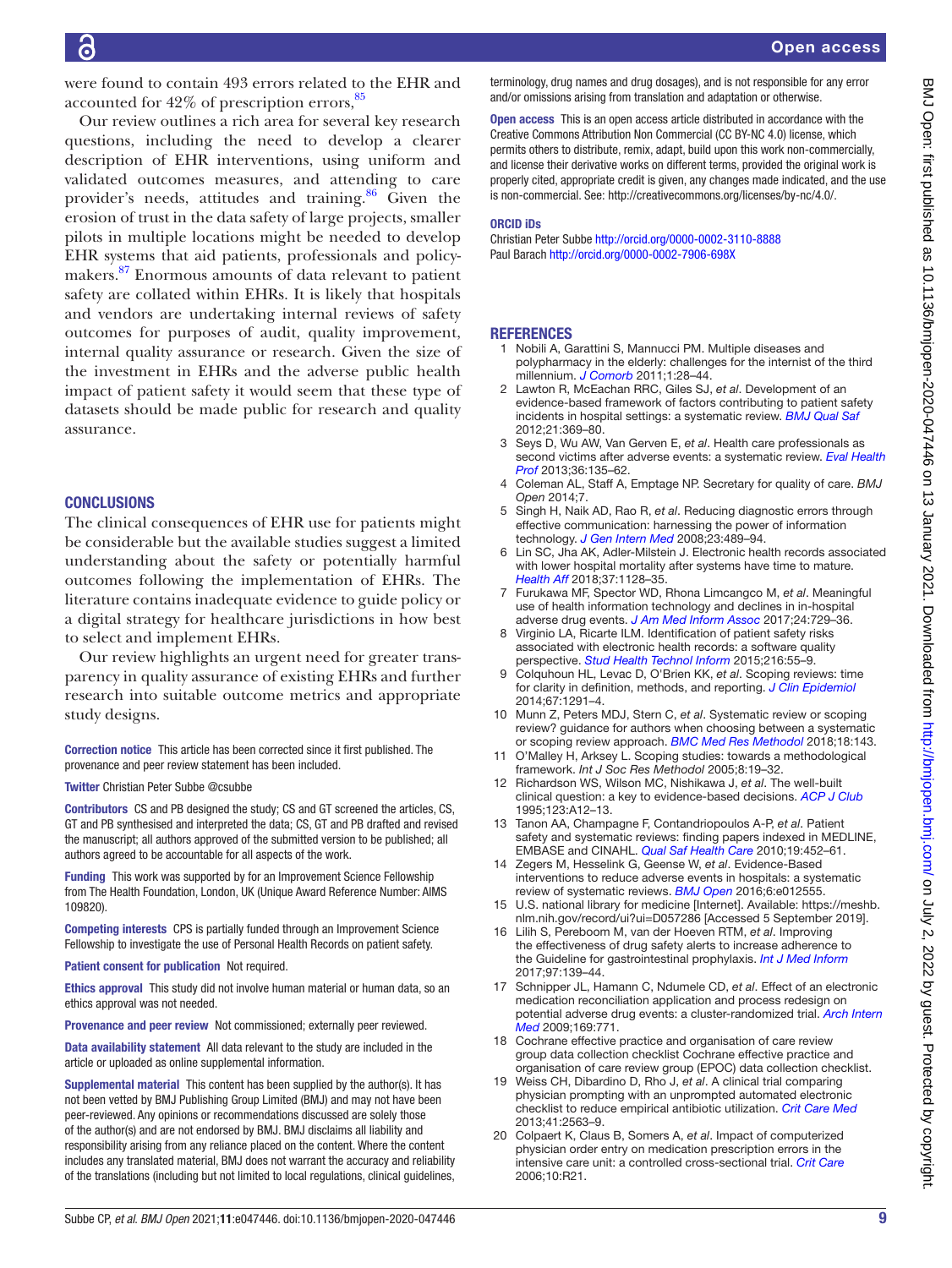- <span id="page-9-0"></span>21 Kinonen CL, Watkin WG, Gleason BC, *et al*. Effects of computer reminders on complications of peripheral venous catheters and nurses' adherence to a guideline in paediatric care-a cluster randomised study. Puebla I, editor. *J Gen Intern Med* 2017;39:868–74.
- <span id="page-9-7"></span>22 Schulz L, Osterby K, Fox B. The use of best practice alerts with the development of an antimicrobial stewardship navigator to promote antibiotic de-escalation in the electronic medical record. *[Infect](http://dx.doi.org/10.1086/673977)  [Control Hosp Epidemiol](http://dx.doi.org/10.1086/673977)* 2013;34:1259–65.
- <span id="page-9-4"></span>23 Westbrook JI, Reckmann M, Li L, *et al*. Effects of two commercial electronic prescribing systems on prescribing error rates in hospital in-patients: a before and after study. *[PLoS Med](http://dx.doi.org/10.1371/journal.pmed.1001164)* 2012;9:e1001164.
- <span id="page-9-6"></span>24 Cook PP, Rizzo S, Gooch M, *et al*. Sustained reduction in antimicrobial use and decrease in methicillin-resistant Staphylococcus aureus and Clostridium difficile infections following implementation of an electronic medical record at a tertiary-care teaching hospital. *[J Antimicrob Chemother](http://dx.doi.org/10.1093/jac/dkq404)* 2011;66:205–9.
- <span id="page-9-1"></span>25 Dowding DW, Turley M, Garrido T. The impact of an electronic health record on nurse sensitive patient outcomes: an interrupted time series analysis. *[J Am Med Inform Assoc](http://dx.doi.org/10.1136/amiajnl-2011-000504)* 2012;19:615–20.
- <span id="page-9-2"></span>26 Abramson EL, Malhotra S, Fischer K, *et al*. Transitioning between electronic health records: effects on ambulatory prescribing safety. *[J](http://dx.doi.org/10.1007/s11606-011-1703-z)  [Gen Intern Med](http://dx.doi.org/10.1007/s11606-011-1703-z)* 2011;26:868–74.
- <span id="page-9-3"></span>27 Boockvar KS, Ho W, Pruskowski J, *et al*. Effect of health information exchange on recognition of medication discrepancies is interrupted when data charges are introduced: results of a cluster-randomized controlled trial. *[J Am Med Inform Assoc](http://dx.doi.org/10.1093/jamia/ocx044)* 2017;24:1095–101.
- 28 Schnipper JL, Hamann C, Ndumele CD, *et al*. Effect of an electronic medication reconciliation application and process redesign on potential adverse drug events: a cluster-randomized trial. *[Arch Intern](http://dx.doi.org/10.1001/archinternmed.2009.51)  [Med](http://dx.doi.org/10.1001/archinternmed.2009.51)* 2009;169:771–80.
- <span id="page-9-5"></span>29 Barnett ML, Mehrotra A, Jena AB. Adverse inpatient outcomes during the transition to a new electronic health record system: observational study. *[BMJ](http://dx.doi.org/10.1136/bmj.i3835)* 2016;354:i3835.
- <span id="page-9-19"></span>30 Santana MJ, Holroyd-Leduc J, Southern DA, *et al*. A randomised controlled trial assessing the efficacy of an electronic discharge communication tool for preventing death or hospital readmission. *[BMJ Qual Saf](http://dx.doi.org/10.1136/bmjqs-2017-006635)* 2017;26:993–1003.
- <span id="page-9-9"></span>31 Spirk D, Stuck AK, Hager A, *et al*. Electronic alert system for improving appropriate thromboprophylaxis in hospitalized medical patients: a randomized controlled trial. *[J Thromb Haemost](http://dx.doi.org/10.1111/jth.13812)* 2017;15:2138–46.
- <span id="page-9-14"></span>32 Hess E, Palmer SE, Stivers A, *et al*. Impact of an electronic health record transition on chemotherapy error reporting. *[J Oncol Pharm](http://dx.doi.org/10.1177/1078155219870590)  [Pract](http://dx.doi.org/10.1177/1078155219870590)* 2020;26:787–93.
- <span id="page-9-10"></span>33 Awdishu L, Coates CR, Lyddane A, *et al*. The impact of real-time alerting on appropriate prescribing in kidney disease: a cluster randomized controlled trial. *[J Am Med Inform Assoc](http://dx.doi.org/10.1093/jamia/ocv159)* 2016;23:609–16.
- 34 Nendaz MR, Chopard P, Lovis C, *et al*. Adequacy of venous thromboprophylaxis in acutely ill medical patients (impart): multisite comparison of different clinical decision support systems. *[J Thromb](http://dx.doi.org/10.1111/j.1538-7836.2010.03817.x)  [Haemost](http://dx.doi.org/10.1111/j.1538-7836.2010.03817.x)* 2010;8:1230–4.
- <span id="page-9-8"></span>35 Silbernagel G, Spirk D, Hager A, *et al*. Electronic alert system for improving stroke prevention among hospitalized Oral-Anticoagulation-Naïve patients with atrial fibrillation: a randomized trial. *[J Am Heart Assoc](http://dx.doi.org/10.1161/JAHA.116.003776)* 2016;5. doi:10.1161/JAHA.116.003776. [Epub ahead of print: 22 07 2016].
- <span id="page-9-11"></span>36 Wilson FP, Shashaty M, Testani J, *et al*. Automated, electronic alerts for acute kidney injury: a single-blind, parallel-group, randomised controlled trial. *[Lancet](http://dx.doi.org/10.1016/S0140-6736(15)60266-5)* 2015;385:1966–74.
- <span id="page-9-12"></span>37 Cardozo S, Angus LDG. Use of an electronic C-spine clearance strategy to ensure compliance with confrontational examinations. *[Journal of Trauma Nursing](http://dx.doi.org/10.1097/JTN.0000000000000150)* 2015;22:255–60.
- 38 Mohsen A, Kuperman E, McDanel J, *et al*. Using electronic clinical quality measures (eCQMs) to perform a venous thromboembolism prophylaxis rapid cycle quality improvement initiative. *[Jt Comm J](http://dx.doi.org/10.1016/j.jcjq.2019.07.011)  [Qual Patient Saf](http://dx.doi.org/10.1016/j.jcjq.2019.07.011)* 2019;45:750–6.
- <span id="page-9-16"></span>39 Cho HJ, Khalil S, Poeran J, *et al*. "Lose the Tube": A Choosing Wisely initiative to reduce catheter-associated urinary tract infections in hospitalist-led inpatient units. *[Am J Infect Control](http://dx.doi.org/10.1016/j.ajic.2016.10.023)* 2017;45:333–5.
- 40 Whalen K, Lynch E, Moawad I, *et al*. Transition to a new electronic health record and pediatric medication safety: lessons learned in pediatrics within a large academic health system. *[J Am Med Inform](http://dx.doi.org/10.1093/jamia/ocy034)  [Assoc](http://dx.doi.org/10.1093/jamia/ocy034)* 2018;25:848–54.
- 41 Muhlenkamp R, Ash N, Ziegenbusch K, *et al*. Effect of modifying dose alerts in an electronic health record on frequency of alerts. *[Am](http://dx.doi.org/10.1093/ajhp/zxy016)  [J Heal Pharm](http://dx.doi.org/10.1093/ajhp/zxy016)* 2019;76:S1–8.
- 42 Fahey OG, Koth SM, Bergsbaken JJ, *et al*. Automated parenteral chemotherapy dose-banding to improve patient safety and decrease drug costs. *[J Oncol Pharm Pract](http://dx.doi.org/10.1177/1078155219846958)* 2020;26:345–50.
- 43 Mishra V, Chouinard M, Keiser J, *et al*. Automating vancomycin monitoring to improve patient safety. *[Jt Comm J Qual Patient Saf](http://dx.doi.org/10.1016/j.jcjq.2019.07.001)* 2019;45:757–62.
- <span id="page-9-15"></span>44 Nanchal R, Aebly B, Graves G, *et al*. Controlled trial to improve resident sign-out in a medical intensive care unit. *[BMJ Qual Saf](http://dx.doi.org/10.1136/bmjqs-2017-006657)* 2017;26:987–92.
- <span id="page-9-17"></span>45 Adelman JS, Kalkut GE, Schechter CB, *et al*. Understanding and preventing wrong-patient electronic orders: a randomized controlled trial. *[J Am Med Inform Assoc](http://dx.doi.org/10.1136/amiajnl-2012-001055)* 2013;20:305–10.
- <span id="page-9-18"></span>46 Adelman JS, Applebaum JR, Schechter CB, *et al*. Effect of restriction of the number of concurrently open records in an electronic health record on Wrong-Patient order errors: a randomized clinical trial. *[JAMA](http://dx.doi.org/10.1001/jama.2019.3698)* 2019;321:1780.
- <span id="page-9-13"></span>47 Cho I, Chung E. Effect of automatic inpatient fall prediction using routinely captured EMR data: preliminary results. *[Stud Health](http://www.ncbi.nlm.nih.gov/pubmed/27332363)  [Technol Inform](http://www.ncbi.nlm.nih.gov/pubmed/27332363)* 2016;225:828–9.
- 48 Liao TV, Rabinovich M, Abraham P, *et al*. Evaluation of medication errors with implementation of electronic health record technology in the medical intensive care unit. *[Open Access J Clin Trials](http://dx.doi.org/10.2147/OAJCT.S131211)* 2017;9:31–40.
- <span id="page-9-20"></span>49 Ratwani RM, Savage E, Will A, *et al*. A usability and safety analysis of electronic health records: a multi-center study. *[J Am Med Inform](http://dx.doi.org/10.1093/jamia/ocy088)  [Assoc](http://dx.doi.org/10.1093/jamia/ocy088)* 2018;25:1197–201.
- <span id="page-9-21"></span>50 Westbrook JI, Baysari MT, Li L, *et al*. The safety of electronic prescribing: manifestations, mechanisms, and rates of systemrelated errors associated with two commercial systems in hospitals. *[J Am Med Inform Assoc](http://dx.doi.org/10.1136/amiajnl-2013-001745)* 2013;20:1159–67.
- <span id="page-9-22"></span>51 O'hara J, Isden R. *Identifying risks and monitoring safety: the role of patients and citizens*. London, 2013.
- 52 Subbe CP, Øvretveit J, Quinn N, *et al*. Digital technology: opportunities and barriers for usage of personal health records in hospital - report from a -workshop of the health informatics unit at the Royal -College of physicians. *[Future Healthc J](http://dx.doi.org/10.7861/futurehosp.6-1-52)* 2019;6:52–6.
- <span id="page-9-23"></span>53 De LS, Mold F, Sheikh A, *et al*. *Patients ' online access to their electronic health records and linked online services : a systematic interpretative review*, 2014: 1–12.
- <span id="page-9-24"></span>54 Nazi KM, Hogan TP, Mcinnes DK. Evaluating patient access to electronic health records results from a survey of Veterans 2013;51:52–6.
- <span id="page-9-25"></span>55 Renggli JF, Eken C, Siegrist V, *et al*. Usability of a web-based software tool for history taking in the emergency department. *[Acute](http://www.ncbi.nlm.nih.gov/pubmed/33020756)  [Med](http://www.ncbi.nlm.nih.gov/pubmed/33020756)* 2020;19:131–7.
- 56 Subbe C. Who is allowed to read and write? *Acute Med J* 2020;19:116–7.
- <span id="page-9-26"></span>57 Levitt DL, Silver KD, Spanakis EK. Inpatient continuous glucose monitoring and glycemic outcomes. *[J Diabetes Sci Technol](http://dx.doi.org/10.1177/1932296817698499)* 2017;11:1028–35.
- <span id="page-9-27"></span>58 Ryan TJ, Anderson JL, Antman EM, *et al*. ACC/AHA Guidelines for the Management of Patients With Acute Myocardial Infarction:Executive Summary. *[Circulation](http://dx.doi.org/10.1161/01.CIR.94.9.2341)* 1996;94:2341–50.
- <span id="page-9-28"></span>59 Jones S, Mullally M, Ingleby S, *et al*. Bedside electronic capture of clinical observations and automated clinical alerts to improve compliance with an early warning score protocol. *[Crit Care Resusc](http://www.ncbi.nlm.nih.gov/pubmed/21627575)* 2011;13:83–8.
- 60 Brown H, Terrence J, Vasquez P, *et al*. Continuous monitoring in an inpatient medical-surgical unit: a controlled clinical trial. *[Am J Med](http://dx.doi.org/10.1016/j.amjmed.2013.12.004)* 2014;127:226–32.
- 61 Subbe CP, Duller B, Bellomo R. Effect of an automated notification system for deteriorating ward patients on clinical outcomes. *[Crit](http://dx.doi.org/10.1186/s13054-017-1635-z)  [Care](http://dx.doi.org/10.1186/s13054-017-1635-z)* 2017;21:52.
- <span id="page-9-29"></span>62 Smith GB, Prytherch DR, Schmidt PE, *et al*. Bedside electronic capture - can it influence length of stay? *[Crit Care Resusc](http://www.ncbi.nlm.nih.gov/pubmed/22129292)* 2011;13:281–2.
- <span id="page-9-30"></span>63 Scanlon MC, Karsh B-T, Saran KA. *Risk-Based patient safety metrics. advances in patient safety: new directions and alternative approaches (vol. 1: assessment*, 2008.
- 64 Sittig DF, Singh H. A red-flag-based approach to risk management of EHR-related safety concerns. *[J Healthc Risk Manag](http://dx.doi.org/10.1002/jhrm.21123)* 2013;33:21–6.
- <span id="page-9-31"></span>65 Ratwani RM, Hettinger AZ, Fairbanks RJ. Barriers to comparing the usability of electronic health records. *[J Am Med Inform Assoc](http://dx.doi.org/10.1093/jamia/ocw117)* 2017;24:ocw117:e191–3.
- <span id="page-9-32"></span>66 Lilford RJ, Chilton PJ, Hemming K, *et al*. Evaluating policy and service interventions: framework to guide selection and interpretation of study end points. *[BMJ](http://dx.doi.org/10.1136/bmj.c4413)* 2010;341:c4412–c4413.
- <span id="page-9-33"></span>67 Bowman S. Impact of electronic health record systems on information integrity: quality and safety implications. vol. 10, perspectives in health information management / AHIMA, American health information management association. *American Health Information Management Association* 2013.